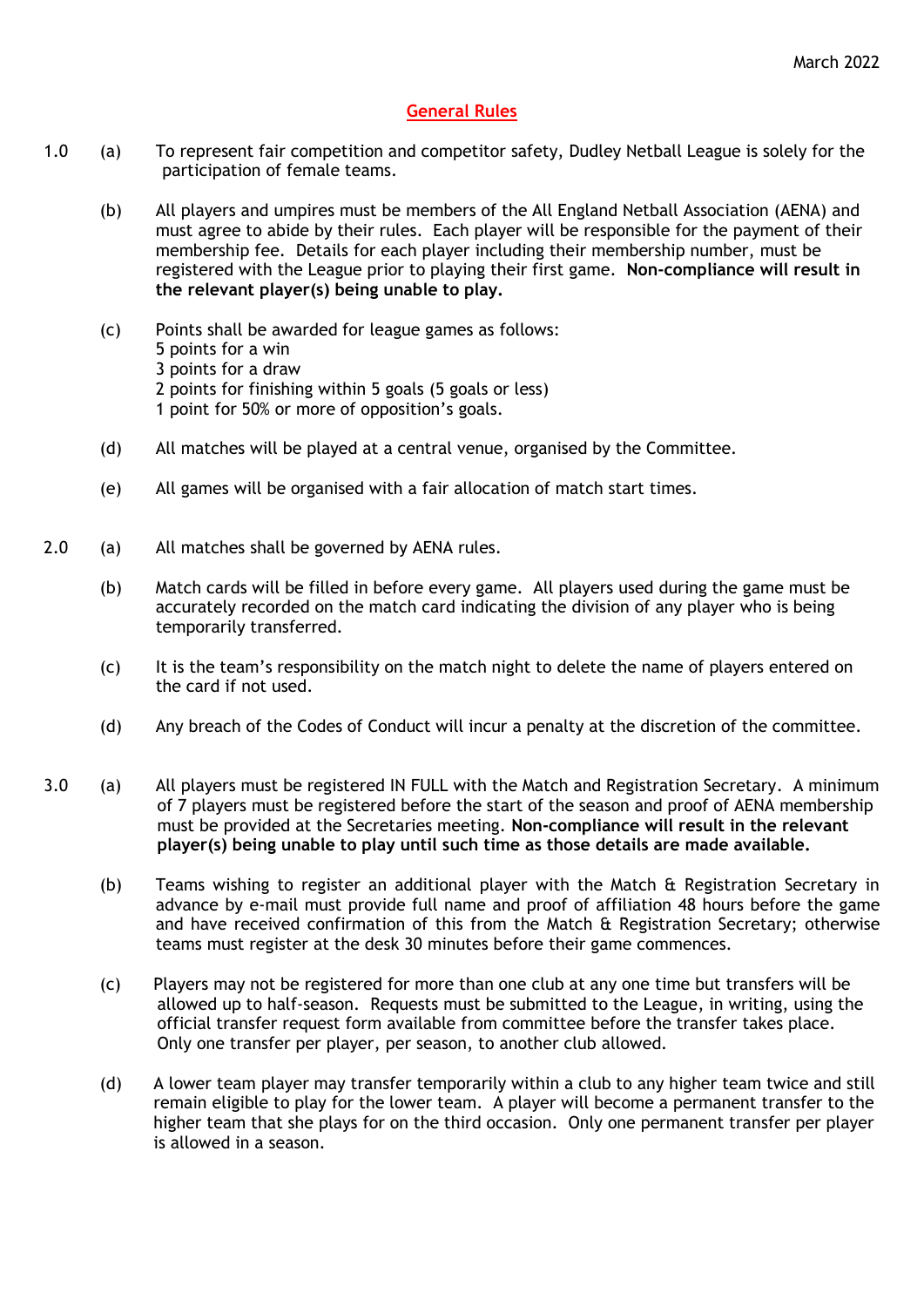- (e) Teams are allowed to register 12 players before incurring extra cost. After that, each additional registration will be £1 per player.
- (f) The playing of an ineligible player will result in the offending team forfeiting the match and result in disciplinary action.
- (g) Teams will not be allowed to register more than two players for the last match of the season.
- (h) It is the team's responsibility to inform the league of any change in their contact details or any change to their playing kit.
- (i) Pregnant players will not be allowed to play in the League beyond 12 weeks.
- 4.0 The matches will be played at the date and time arranged by the League Committee, no matches can be re-arranged except by the committee which may be due to inclement weather or other exceptional circumstances.
	- (a) All matches will be centrally timed. Matches will be of 40 minutes duration i.e. 4 x 10 minute quarters, with two one minute intervals and two minutes at half-time.
	- (b) If any team is not on court at the arranged time, they will forfeit the match and pay both teams costs; "The non-offending team will be awarded 5 points.
	- (c) Teams may not arrive on court with less than five players.
	- (d) If an injury occurs and time is called by a player on court, the umpire needs to stop the game if required. Time will be taken to deal with the injury and a substitution made if necessary but time will not be added on to that period.
	- (e) In the event of an injury of a serious nature, the removal of the player from the court is at the discretion of the team manager, coach or captain. It is the responsibility of said people to ensure the player is removed as soon as possible so that the match can continue.
	- (f) Teams should arrive and sign in at least 15 minutes before the arranged time of match. Match fees must be paid at the time of signing in to cover umpiring and court costs. Teams paying in advance must also sign in so that duty members know they have arrived.
	- (g) Teams must provide competent match scorers for each fixture who should stand together, but away from spectators, and not impede the umpires, as instructed by the league.
- 5.0 (a) It is the responsibility of all teams to nominate an AENA qualified umpire for the day that they are playing. These should be notified 7 days prior to the scheduled match. **Failure to comply will result in a £20.00 fine.**
	- (b) It is the responsibility of the league to allocate suitably qualified umpires for each division. In the event that the league is unable to allocate two umpires for any game due to unforeseen circumstances, the game will be postponed and rearranged by the league at the discretion of the committee.